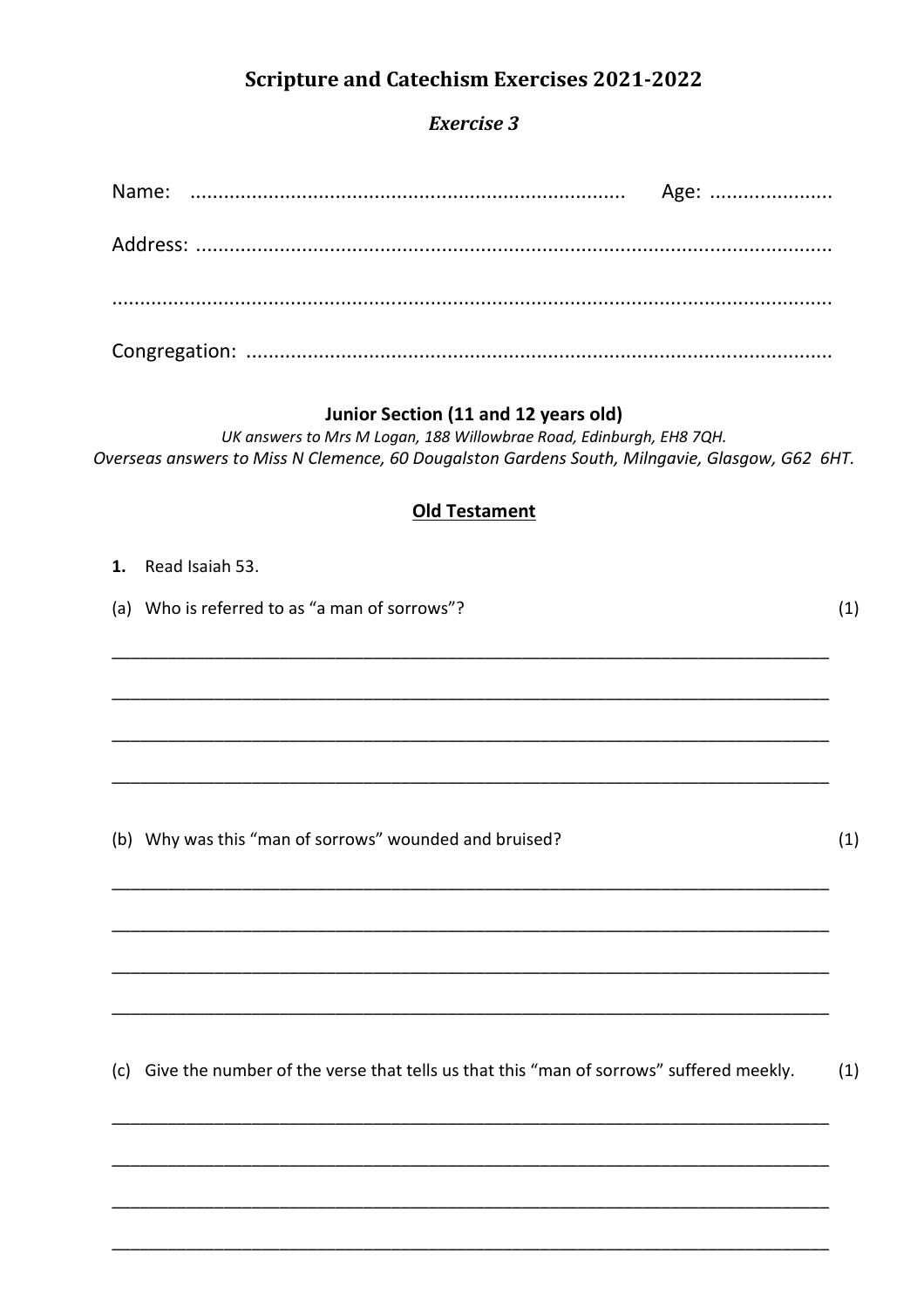|     | Read Isaiah 54:1-6, 15-17.                                                                                       |     |  |  |  |
|-----|------------------------------------------------------------------------------------------------------------------|-----|--|--|--|
|     | (d) Give two different names given to the Lord in this chapter.                                                  | (1) |  |  |  |
|     |                                                                                                                  |     |  |  |  |
|     |                                                                                                                  |     |  |  |  |
|     |                                                                                                                  |     |  |  |  |
|     | (e) Write out the promise given to the servants of the Lord.                                                     | (1) |  |  |  |
|     |                                                                                                                  |     |  |  |  |
|     | Read Isaiah 55.                                                                                                  |     |  |  |  |
| (f) | Read verses 10-11 and, in your own words, explain this comparison given between snow<br>and rain and God's word. | (2) |  |  |  |
|     |                                                                                                                  |     |  |  |  |
|     |                                                                                                                  |     |  |  |  |
| 2.  | Read Jeremiah chapter 36. God told Jeremiah to write in a book all the prophecies He<br>gave him.                |     |  |  |  |
|     | (a) Who wrote these words for Jeremiah and then read them to the people?                                         | (1) |  |  |  |
|     |                                                                                                                  |     |  |  |  |
|     |                                                                                                                  |     |  |  |  |
|     |                                                                                                                  |     |  |  |  |
|     |                                                                                                                  |     |  |  |  |

(b) Why could Jeremiah not go to the Lord's house and read them himself?

 $(1)$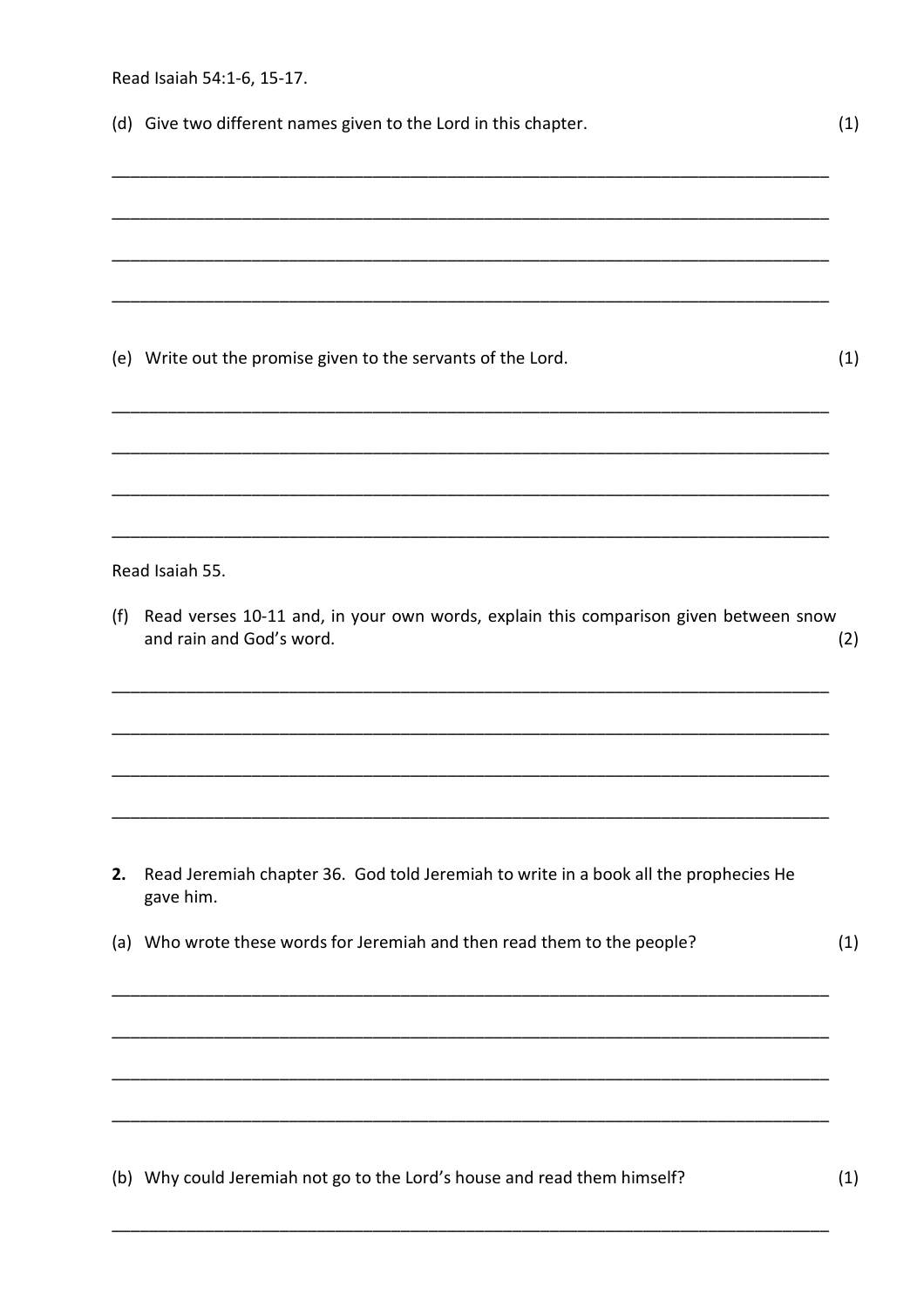(c) Who read the book to King Jehoiakim and what did the king then do with this book?  $(2)$ 

(d) What punishment came upon the king for this wicked deed?

### **New Testament**

- 1. Read Acts 20:17-38, where Paul addresses the elders of Ephesus.
- (a) Although Paul knew that "bonds and afflictions" awaited him in every city, how did he feel about this?  $(1)$

(b) What claim did he make about his preaching among them?

 $(1)$ 

 $(3)$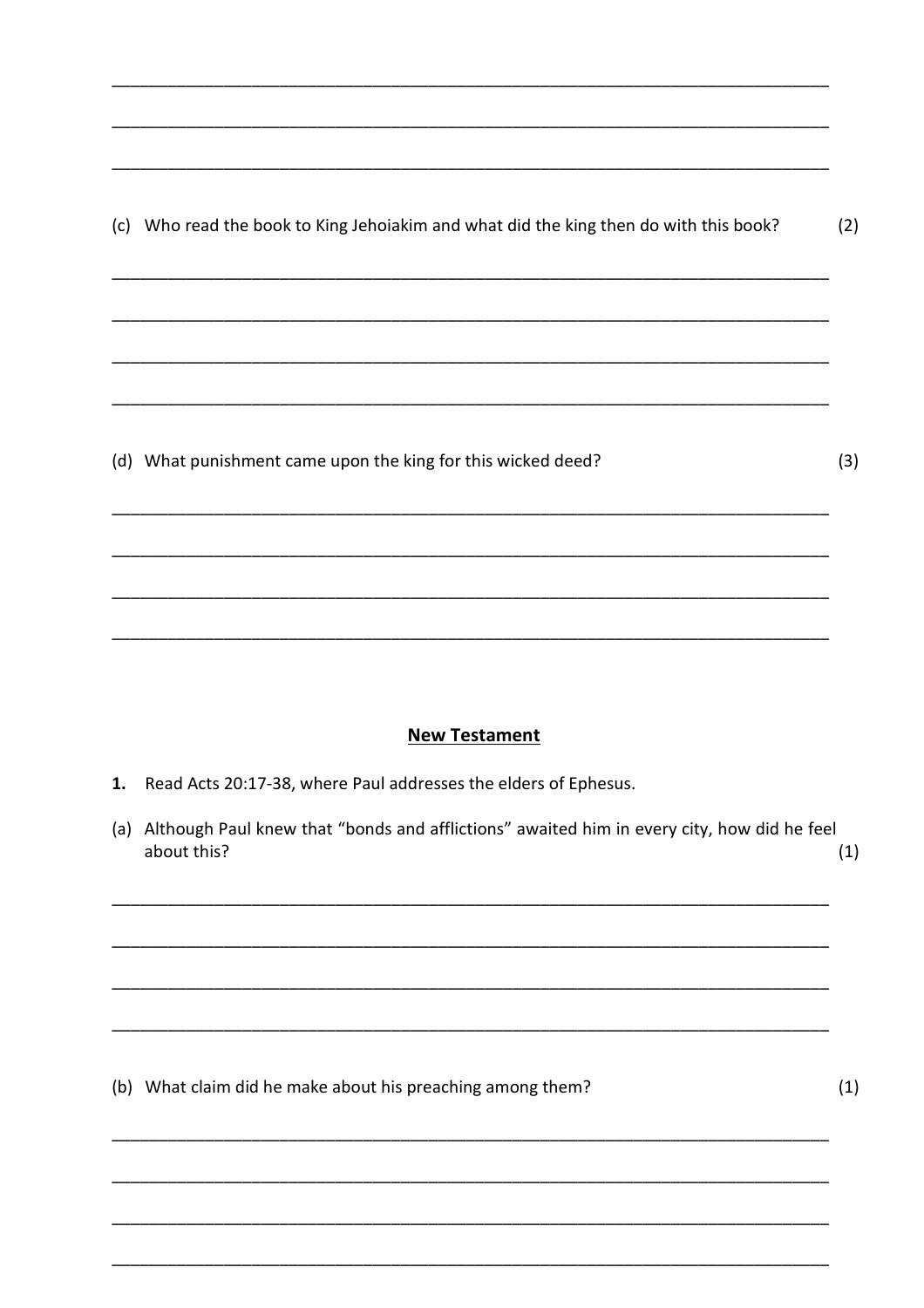| (c) | He warned them that after his departure "grevious wolves" would enter in among them<br>(v29). Say in your own words, what you think this meant?                                                                                                                |  | (2) |
|-----|----------------------------------------------------------------------------------------------------------------------------------------------------------------------------------------------------------------------------------------------------------------|--|-----|
|     |                                                                                                                                                                                                                                                                |  |     |
|     | (d) Write out a similar verse to be found in Matthew 7:13-20.                                                                                                                                                                                                  |  | (1) |
|     |                                                                                                                                                                                                                                                                |  |     |
|     | (e) How did the elders feel as they parted with Paul?                                                                                                                                                                                                          |  | (1) |
|     |                                                                                                                                                                                                                                                                |  |     |
| 2.  | In Romans 10:13-15, there is a chain of truths linked to each other. Read these verses<br>carefully and then write down the words missing from the following passage. (There are<br>six different words to be filled in, with some words used more than once.) |  |     |
|     |                                                                                                                                                                                                                                                                |  |     |
|     | If preachers do not _______________________, people will not ____________________.                                                                                                                                                                             |  |     |
|     | If people do not ______________________, how shall they __________________________?                                                                                                                                                                            |  |     |
|     | And if they do not _____________________ how shall they _______________________ on the                                                                                                                                                                         |  |     |
|     | name of the Lord? If they do not ________________________ on the name of the Lord, they                                                                                                                                                                        |  |     |
|     | will not be ________________________.                                                                                                                                                                                                                          |  | (6) |

- **3.** Read 1 Corinthians 13, where "charity" means love.
- (a) Give an example of something that is worthless without charity. (1)